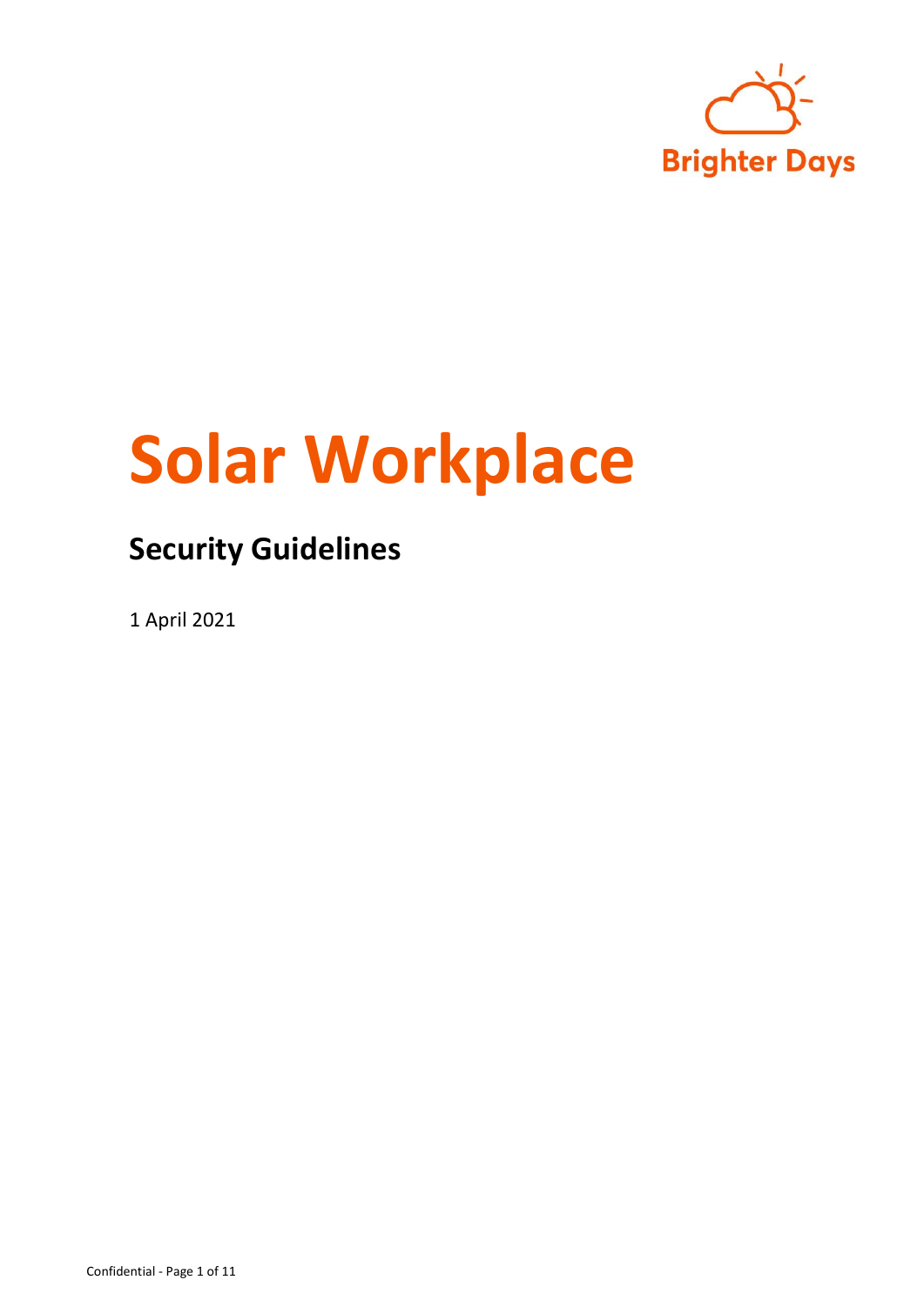

### **CONTENTS**

| $\mathbf{1}$ . |  |  |
|----------------|--|--|
| 2.             |  |  |
|                |  |  |
|                |  |  |
|                |  |  |
|                |  |  |
| 3.             |  |  |
| 4.             |  |  |
|                |  |  |
|                |  |  |
|                |  |  |
|                |  |  |
|                |  |  |
|                |  |  |
|                |  |  |
|                |  |  |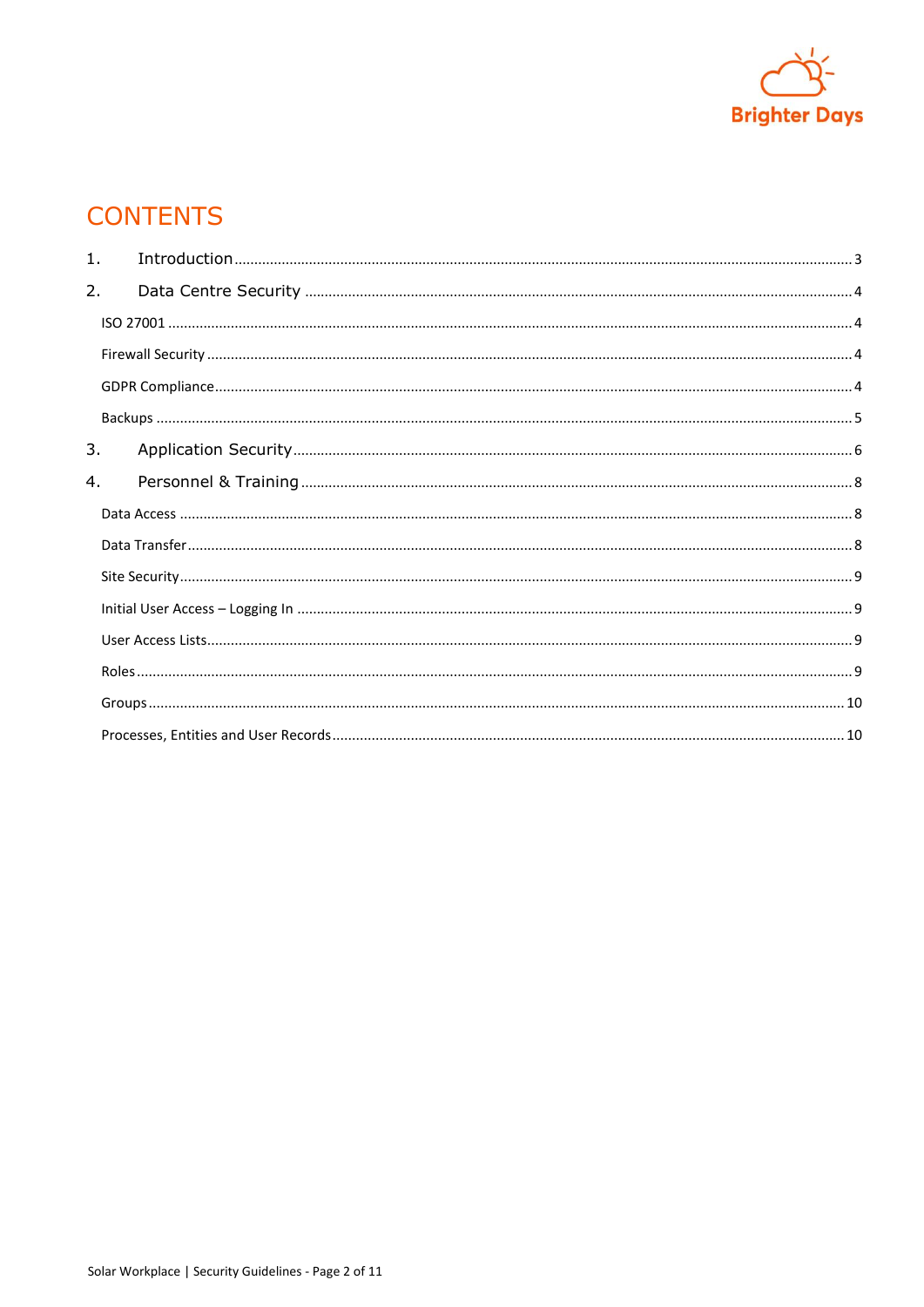

## <span id="page-2-0"></span>1. Introduction

Solar Workplace is a framework that allows clients to have their own hosted Software as a Service (SaaS) product platform and has been designed with information security as the highest priority. The very nature of the modern network architecture that we use is designed to be robust and secure as a web host.

This document outlines the specific application security that is built into the Solar Workplace product.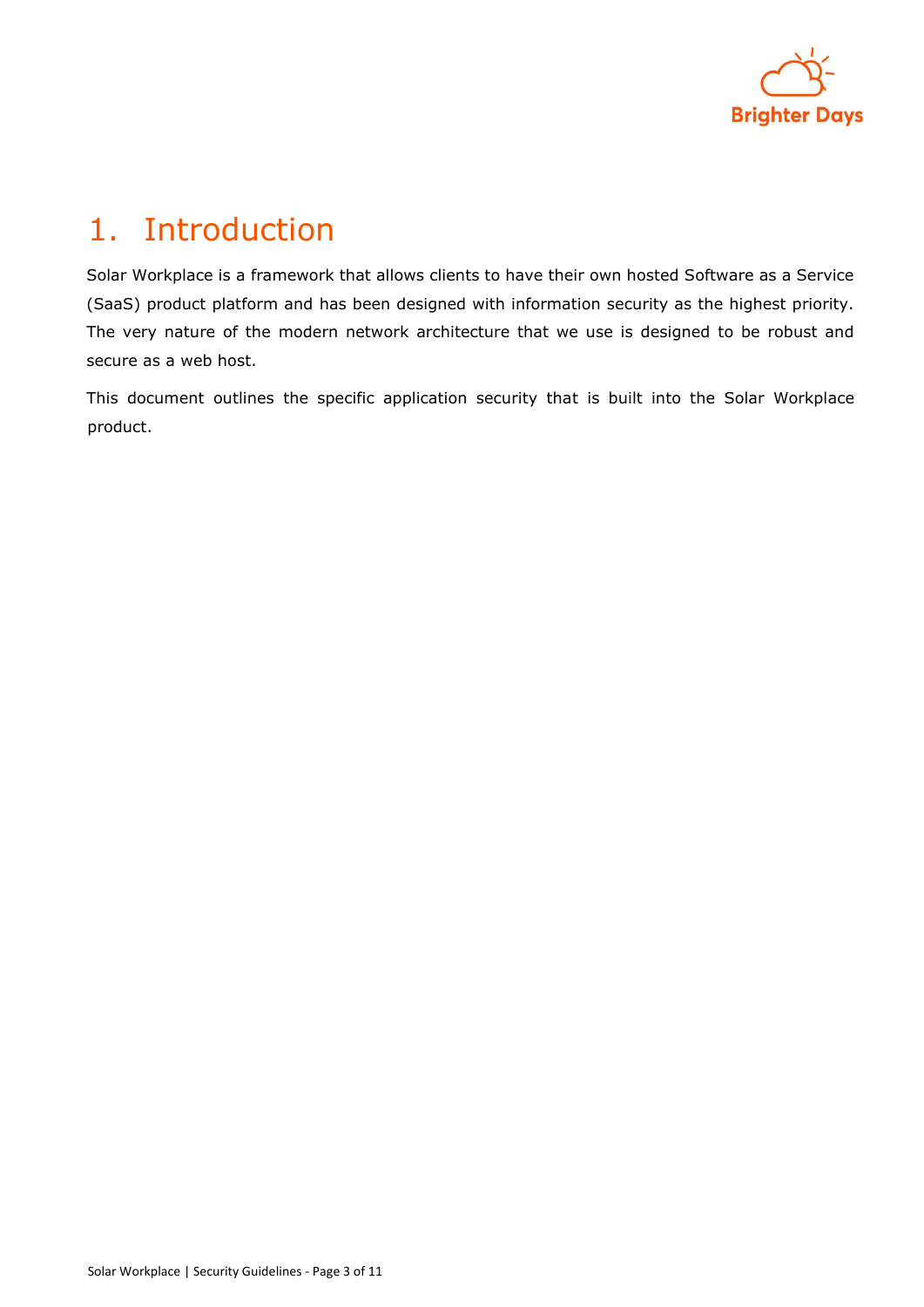

# <span id="page-3-0"></span>2. Data Centre Security

Solar Workplace sites and applications are hosted with our Infrastructure Partner [vBridge](http://vbridge.co.nz/) specialist providers of high security & performance & hosted compute infrastructure, based in New Zealand.

vBridge recognise the importance of data integrity & security and with this in mind have adopted a multi-node, multi-datacentre approach. All vBridge staff have passed the Ministry of Justice vetting process and have signed a confidentiality agreement.

The vBridge platform has been designed with a minimum of N+1 resiliency across all components. The hosting platform provides separation of all customers' data and network traffic. vBridge control physical security and stability using Tier 3 and Tier 2+ New Zealand Department of Internal Affairs approved Datacentres. These provide robust entry and access control along with high levels of physical protection against unplanned events.

### <span id="page-3-1"></span>ISO 27001

vBridge is an **ISO27001** certified organisation. This standard is widely recognised as the gold standard for information security. Their certification is maintained through ongoing auditing by an external ISO accredited provider along with their own regular internal audit processes.

vBridge maintains an Information Classification Matrix along with a Classified Information Handling Policy. All information stored by customers has a RESTRICTED classification.

#### <span id="page-3-2"></span>FIREWALL SECURITY

vBridge Firewall as a Service (FWaaS) is a next generation firewall (NGFW) service enabling organisations to achieve best practice network security. This service is delivered from N+1 Fortigate Firewall Clusters. These next generation firewalls provide Full L4 to L7 configurable security policies along with industry leading IPS, SSL inspection and advanced threat protection.

#### <span id="page-3-3"></span>GDPR COMPLIANCE

For customers that are required to work under the EU GDPR, vBridge can enter into a Data Processing Agreement to support all compliance needs.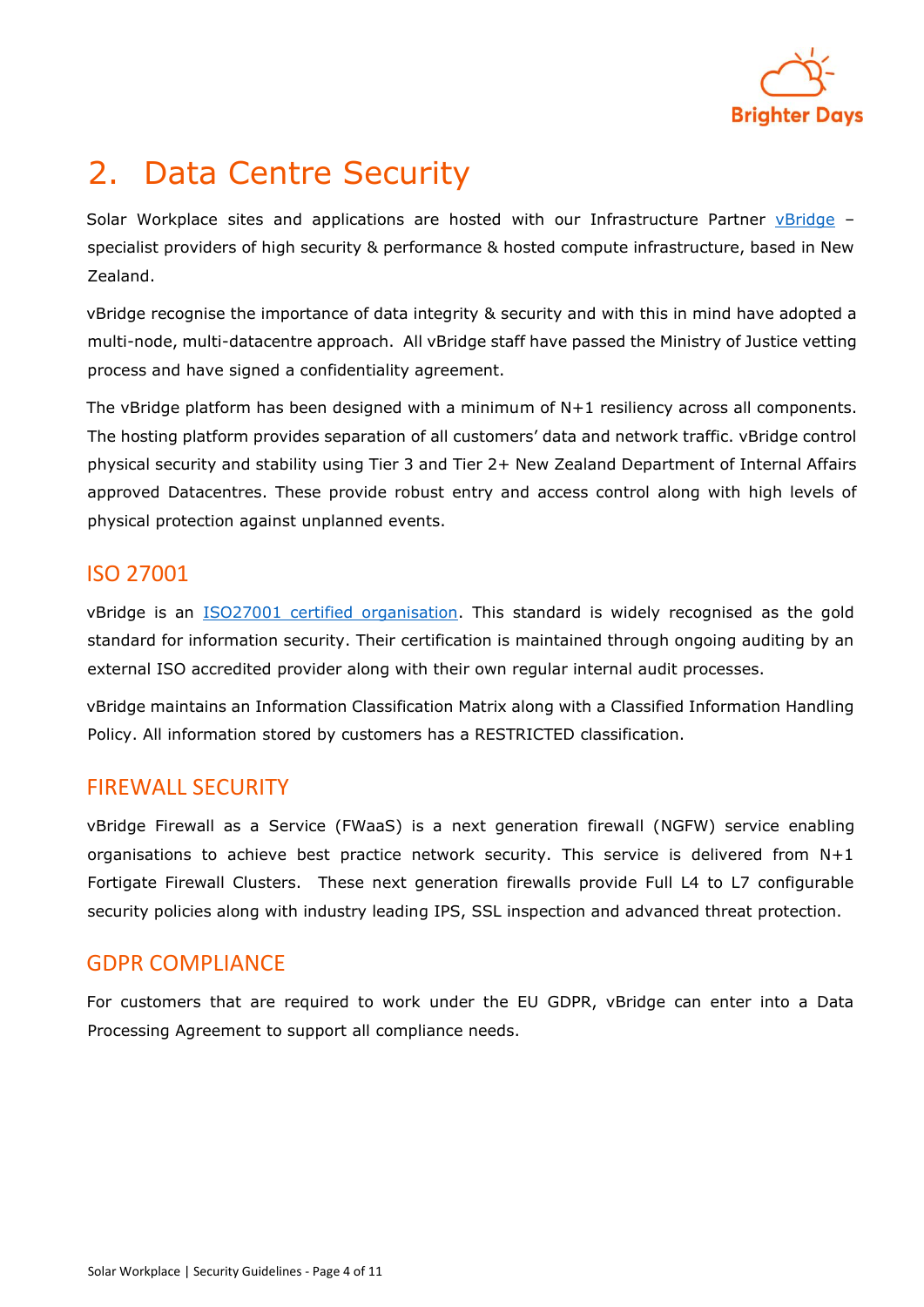

#### <span id="page-4-0"></span>**BACKUPS**

Information is routinely retained in the format of Database Backups.

A full backup is taken daily, with incremental backups taking place hourly through the working day. Backup Databases are stored on a secure server distinct from the Production ("Live") Server, with periodic transport to "off-site" Data Centres to aid in the event of Disaster Recovery. Backups are also routinely restored and tested to ensure a robust recovery plan is in place.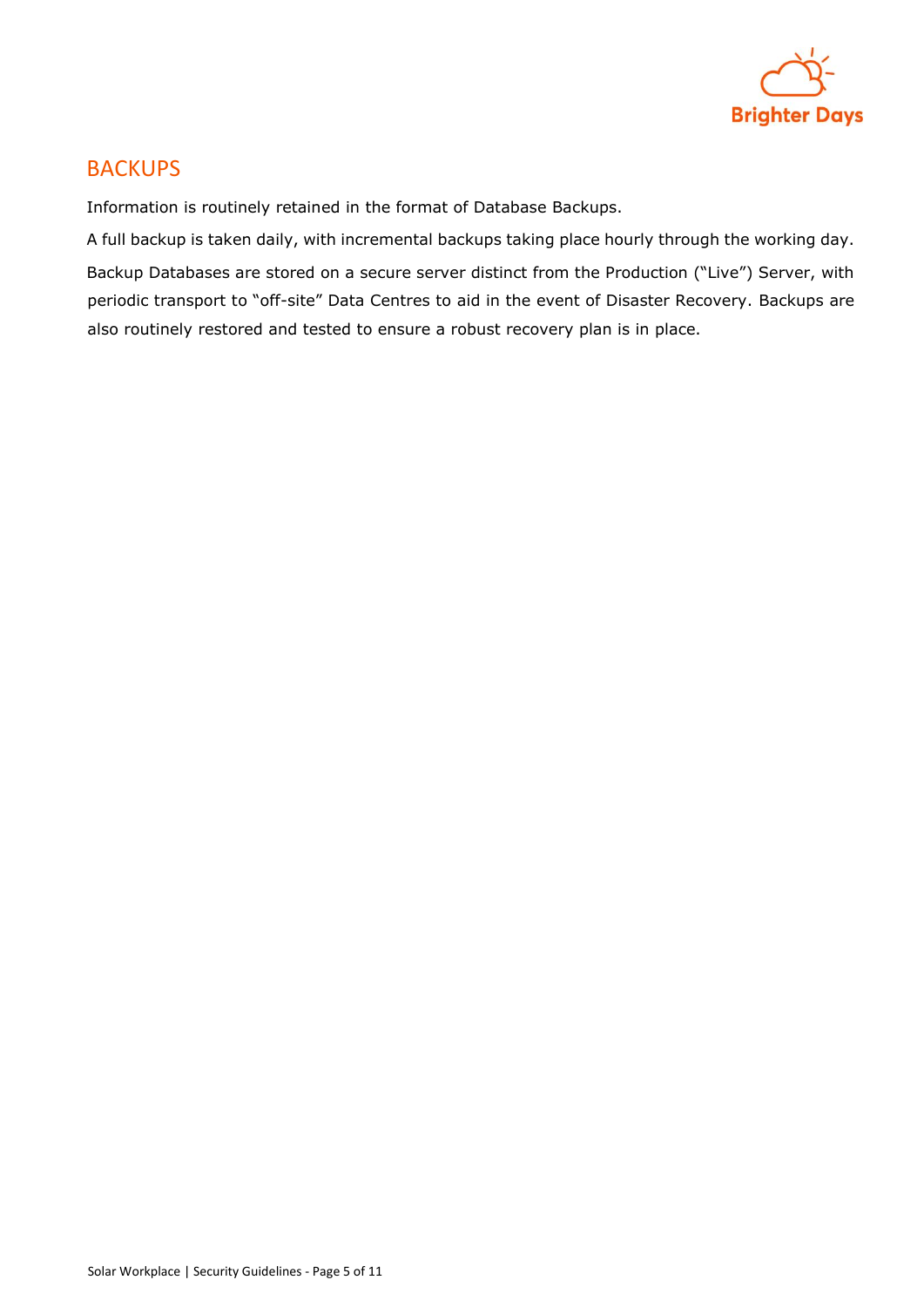

### <span id="page-5-0"></span>3. Application Security



The application and the web server technology have been specifically configured and designed to withstand the most prominent forms of attack. These include:

- URL interpretation
- Input validation
- SQL injection
- Buffer overflow attacks
- All passwords are encrypted using BCrypt (SHA-512), an algorithm designed to be strong even if the user chooses a simple password. It can also significantly delay attempts at brute force attacks.
- Passwords are never stored or transmitted in plain text.
- Users are automatically locked out after a failed login attempts configurable to suit your business needs - making brute force attacks near impossible.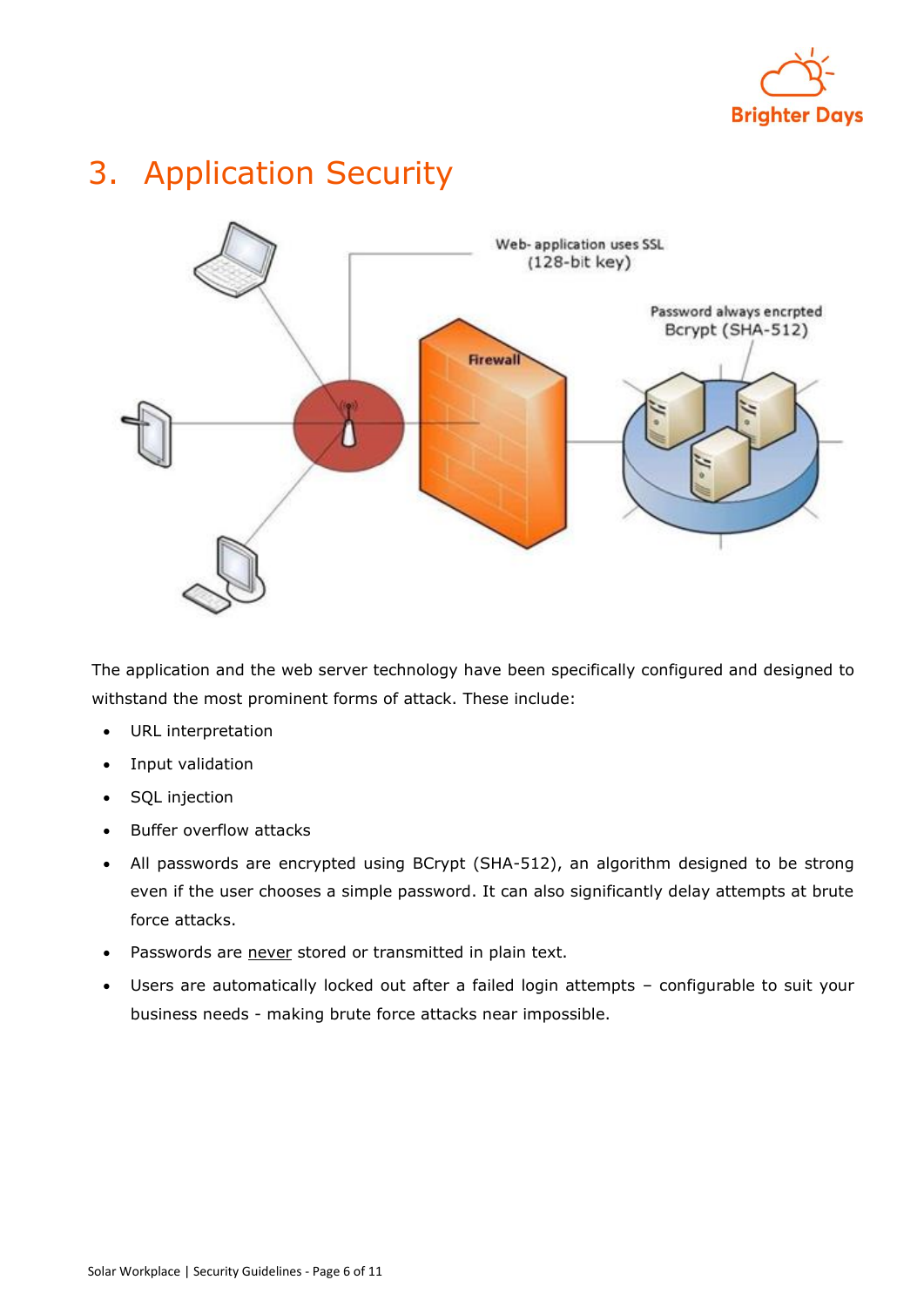

- Solar Workplace uses SSL certificates web traffic between the user and the server is encrypted at all times using SSL (SHA-256 With RSA Encryption).
- All key user actions are logged along with their IP address. In the event of a breach (for example a user has their password on a sticky note attached to their monitor), the problem can be traced and mitigated. Logs can be produced, detailing information that may have been accessed or altered.
- Each client instance is also a separate web application with its own application pool and SQL database, this ensures complete segregation of client data for further protection.
- Solar Workplace has been developed as a full-stack Web Application leveraging the Microsoft .NET Framework, and deployed onto securely hosted servers.
- Solar Workplace is a single product that is deployed across multiple servers to give clients reassurance that no breaches of their data will occur. Each site is hosted within its own secure environment as a separate web application with data access to its own secured Sql Server Database.
- Monitoring is in place to track all external and internal access or attempted access.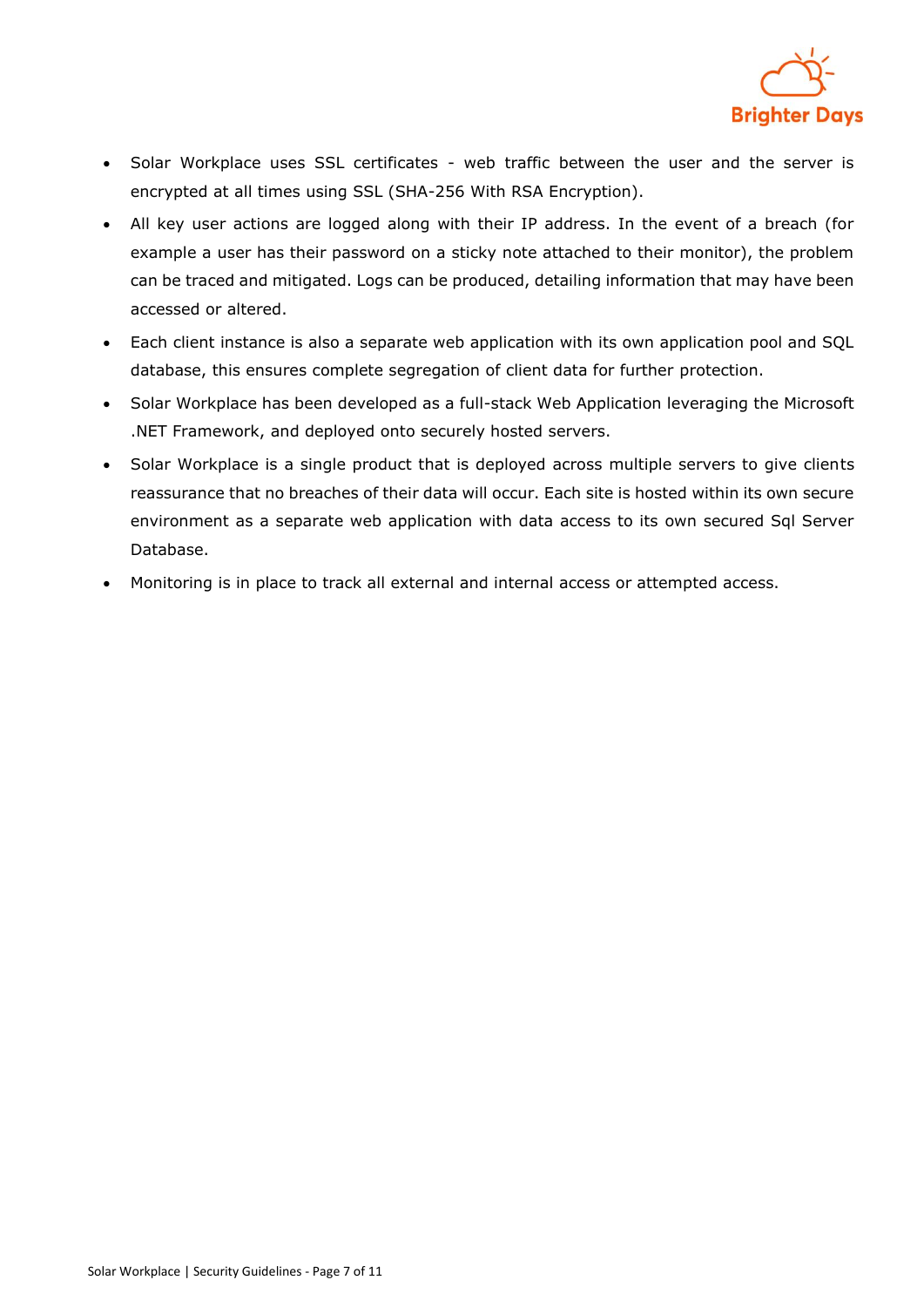

### <span id="page-7-0"></span>4. Personnel & Training

All Brighter Days staff are recruited via trusted partners and services, including direct referrals.

Background checks are performed on all staff validating identity, references, experience, and education. Additionally, and where legally permissible, this also includes police background checks.

As part of the on-boarding process, all staff are required to read and acknowledge understanding and adherence to internal policies and standards.

All staff are subject to a Terms of Employment contract, that clearly lays out requirements and expectations around privacy and confidentiality terms.

### <span id="page-7-1"></span>DATA ACCESS

As part of routine maintenance, members of the Brighter Days teams may directly access the production ("Live") server to perform tasks including, but not limited to:

- Server Updates (software of configuration),
- Manual Database backups and transfers,
- Housekeeping tasks including archiving and optimisation.

No direct data access that might expose personal information is undertaken at any point during the above tasks.

#### <span id="page-7-2"></span>DATA TRANSFER

On occasions – and at the client's request – data is required to be transferred between the client and the Solar Workplace servers, typically during the initial project phase (e.g., loading of employee profiles).

All data transfers take place over secure FTPS channel, with access permissions routinely reviewed.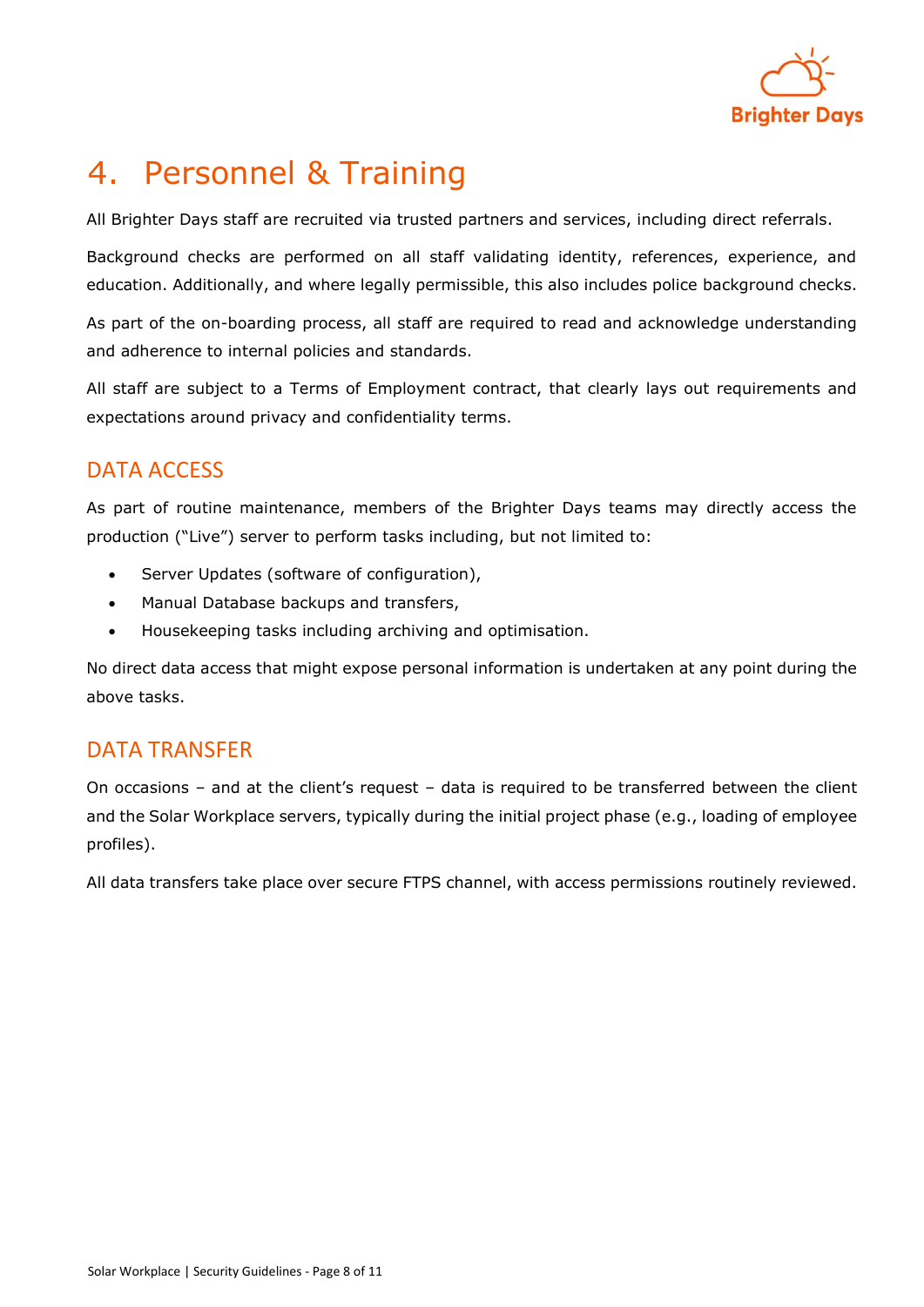

### <span id="page-8-0"></span>SITE SECURITY

Client-facing access to the Montage Online web application has multiple layers, ensuring security at multiple points. From the initial login, users will only have access to view, modify, create, or delete what they have been granted access to.

Access to specific process, entity, or user records, can only be applied by designated Super Users.

### <span id="page-8-1"></span>INITIAL USER ACCESS – LOGGING IN

- Only those with an active, non-expired user account can log on to the Montage Online web application. From the initial login page, the user is prompted for their username and password.
- By default, there is a configurable three-strike lockout in place. If a user fails to enter their password correctly three times their account will be locked out and an email notification sent with password reset information.
- For additional security these is also a Single Sign-On (SSO) option to allow access only to users on your network.
- A user account can be expired by a designated super user. Users cannot be deleted from the client facing application.
- Requests to delete users can be done through our Support Portal.
- The password policy can be set to enforce complex passwords being a mix of upper-case, lower-case and numbers.
- The Solar Workplace application allows for the setting of cookie time-out intervals. If enabled, after a predefined period of inactivity the user will have to re-enter their username and password to continue using the software.

### <span id="page-8-2"></span>USER ACCESS LISTS

- User access lists govern access to confidential and non-confidential records in the Montage Online application.
- A user access list can be in the form of 'Groups' or 'Roles'.

#### <span id="page-8-3"></span>ROLES

• Users can switch to a Role if they have been granted the required security access.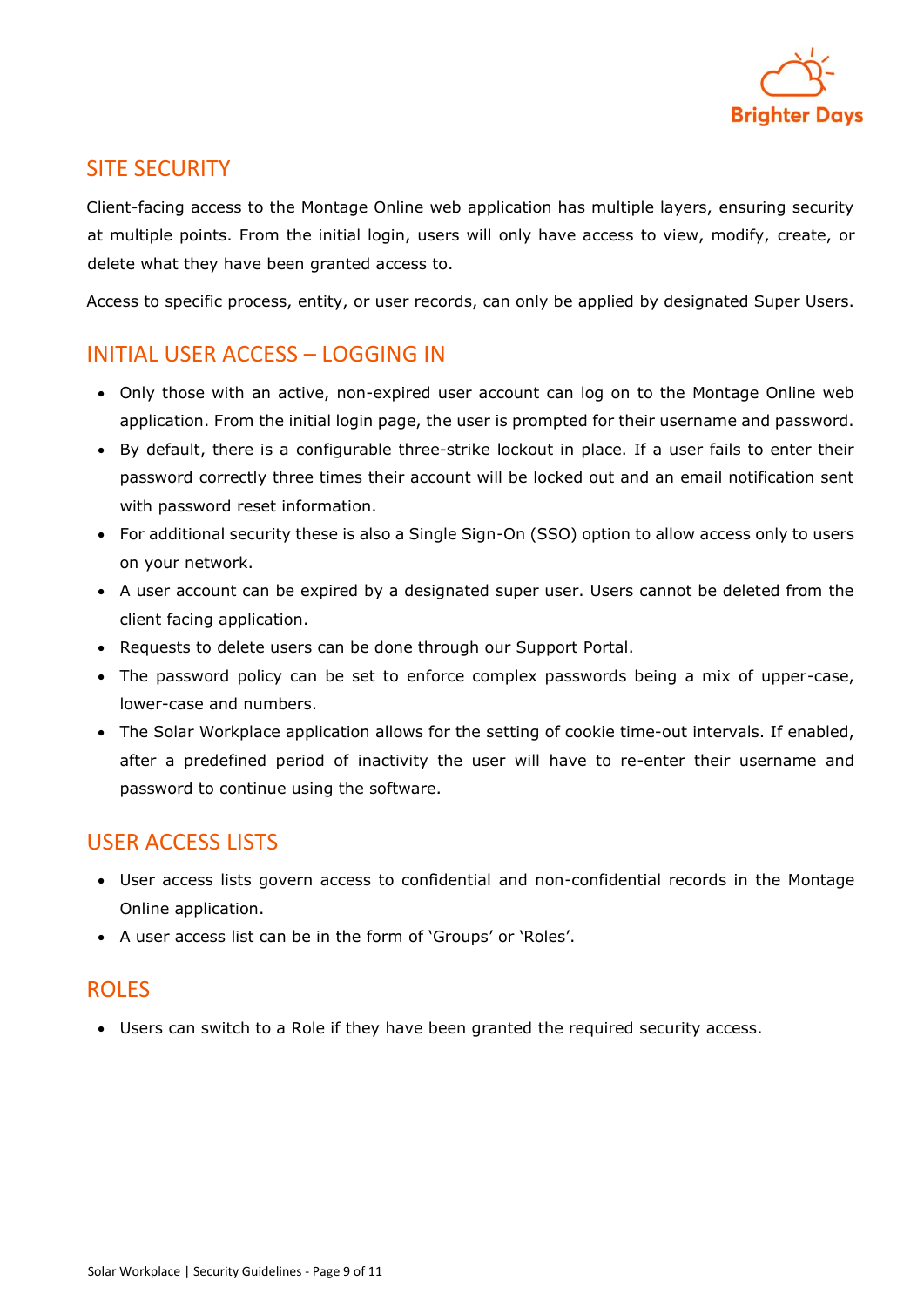

- Roles have customised access to specific records, such as certain processes and a certain area of employee records.
- When assigning security access, the Role can be given varying levels of view, modify, create, or delete.
- When a user switches to a Role, any access granted to the user at a user or group level becomes redundant.
- When in a Role, the Role security supersedes all other access.

### <span id="page-9-0"></span>**GROUPS**

- Groups are access lists given to specific types of users or a set list of users.
- An example of a user Group would be New Zealand Managers or All Active Employees. Groups are useful for granting access to processes and entities without having to switch Roles.
- When given access via a group, users will have access as soon as they log in.
- When assigning security access to Groups, varying levels of view, modify, create, or delete can be granted.

### <span id="page-9-1"></span>PROCESSES, ENTITIES AND USER RECORDS

- Processes, entities, and user records are granted specific access requirements through Roles and Groups.
- The same access rights can be applied at the user level, to ensure that security is as granular as needed.
- When assigning security access, varying levels of view, modify, create, or delete can be granted to specific Users, Roles or Groups to a detailed level.
- For example, at a specific step or part of a process flow the user may only have view and edit access when the user is assigned to or required to participate in the process (such as make comments and approve).